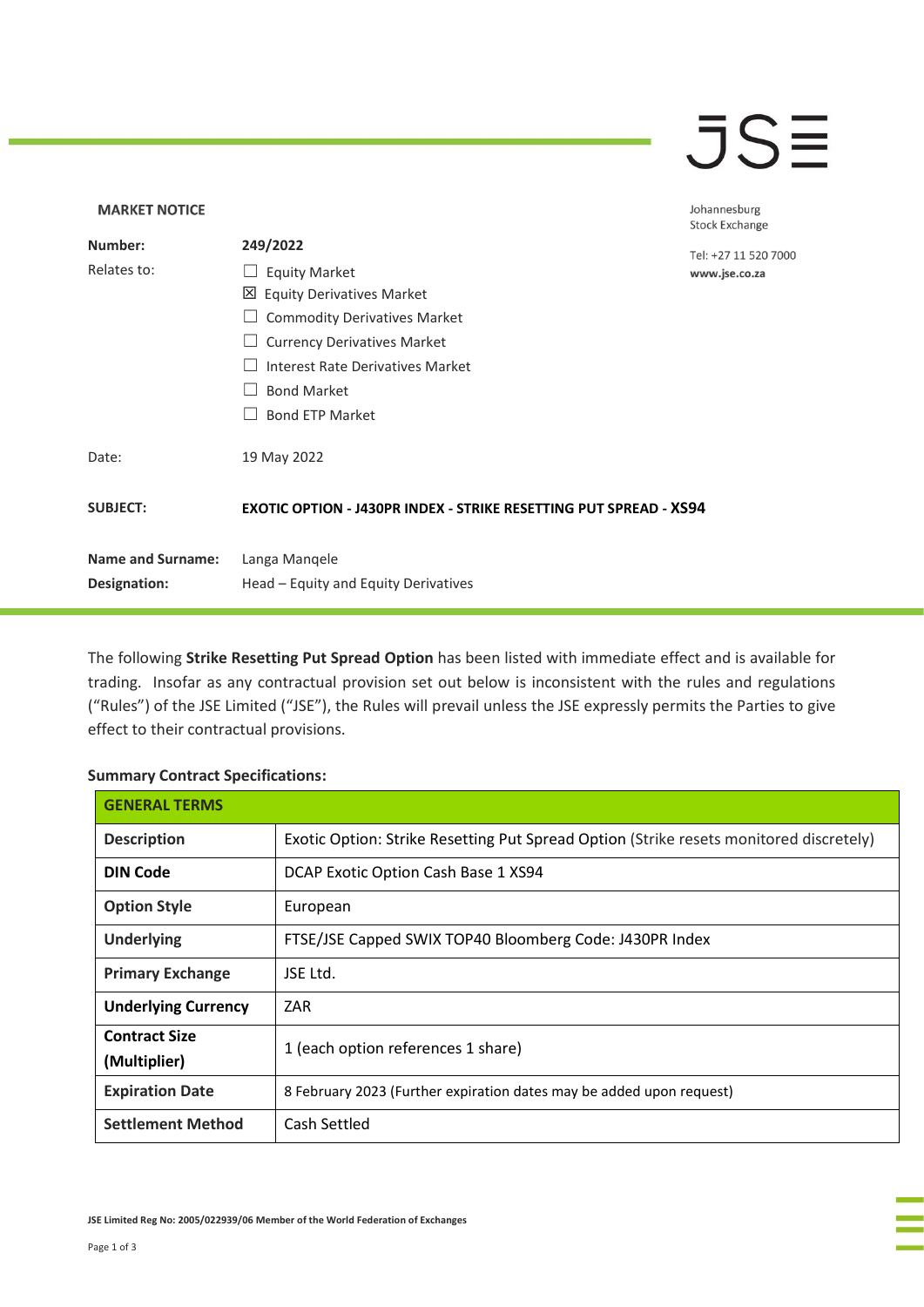## $JSE$

| <b>Minimum Price</b>                         | ZAR 0.01                                                                                                                                                                                                  |  |
|----------------------------------------------|-----------------------------------------------------------------------------------------------------------------------------------------------------------------------------------------------------------|--|
| <b>Movement</b>                              |                                                                                                                                                                                                           |  |
| <b>Quotations</b>                            | Two decimal places                                                                                                                                                                                        |  |
| <b>Strike Price Reset</b><br>Event           | Means, in respect of the Index, if, at a Strike Price Reset Valuation Time on a Strike Price<br>Reset Determination Day, the level of the Index (as published by the JSE) is equal to or<br>greater than: |  |
|                                              | a) Strike Price Reset Level 1, the Strike Prices of both Options are increased to<br><b>Strike Price Reset Value 1</b>                                                                                    |  |
|                                              | Strike Price Reset Level 2, the Strike Prices of both Options are increased to<br>b)<br><b>Strike Price Reset Value 2</b>                                                                                 |  |
|                                              | For the avoidance of doubt:                                                                                                                                                                               |  |
|                                              | a) the Strike Price can only reset upwards, never downwards; and                                                                                                                                          |  |
|                                              | A Strike Price Reset Event can only occur once in respect of any given Strike Price<br>b)                                                                                                                 |  |
|                                              | Reset Level.                                                                                                                                                                                              |  |
| <b>Strike Price Reset</b>                    | 106.00% (20,545.83) of the Initial Index Reference Level<br>1.                                                                                                                                            |  |
| <b>Levels</b>                                | 111.00% (21,514.97) of the Initial Index Reference Level<br>2.                                                                                                                                            |  |
|                                              | Option 1 - 103.88% (20,134.91) and Option 2 - 96.46% (18,696.71) of the Initial<br>1.                                                                                                                     |  |
| <b>Strike Price Reset</b>                    | Index Reference Level respectively                                                                                                                                                                        |  |
| <b>Values</b>                                | 2. Option $1 - 108.78\%$ (21,084.68) and Option 2 - 101.01% (19,578.63) of the                                                                                                                            |  |
|                                              | Initial Index Reference Level respectively                                                                                                                                                                |  |
| <b>Strike Price Reset</b>                    | Means each scheduled Trading Day from (and including) the Trade Date, to (and                                                                                                                             |  |
| <b>Determination Days</b>                    | including) the Final Reset Date.                                                                                                                                                                          |  |
| <b>Strike Price Valuation</b><br><b>Time</b> | The Scheduled Closing Time on the JSE.                                                                                                                                                                    |  |
| <b>Final Reset Date</b>                      | 8 February 2023                                                                                                                                                                                           |  |
| <b>TERMS &amp; CONDITIONS - OPTION 1</b>     |                                                                                                                                                                                                           |  |
| <b>Type</b>                                  | Put                                                                                                                                                                                                       |  |
| <b>Buyer</b>                                 | Is the party that is the Long Party to the Can-Do option                                                                                                                                                  |  |
| <b>Seller</b>                                | Is the party that is the Short Party to the Can-Do option                                                                                                                                                 |  |
| <b>Strike Price</b>                          | 98.00% (18,995.20) of the Initial Index Reference Level                                                                                                                                                   |  |
| <b>TERMS &amp; CONDITIONS - OPTION 2</b>     |                                                                                                                                                                                                           |  |
| <b>Type</b>                                  | Put                                                                                                                                                                                                       |  |
| <b>Buyer</b>                                 | Is the party that is the Short Party to the Can-Do option                                                                                                                                                 |  |
| <b>Seller</b>                                | Is the party that is the Long Party to the Can-Do option                                                                                                                                                  |  |
|                                              |                                                                                                                                                                                                           |  |